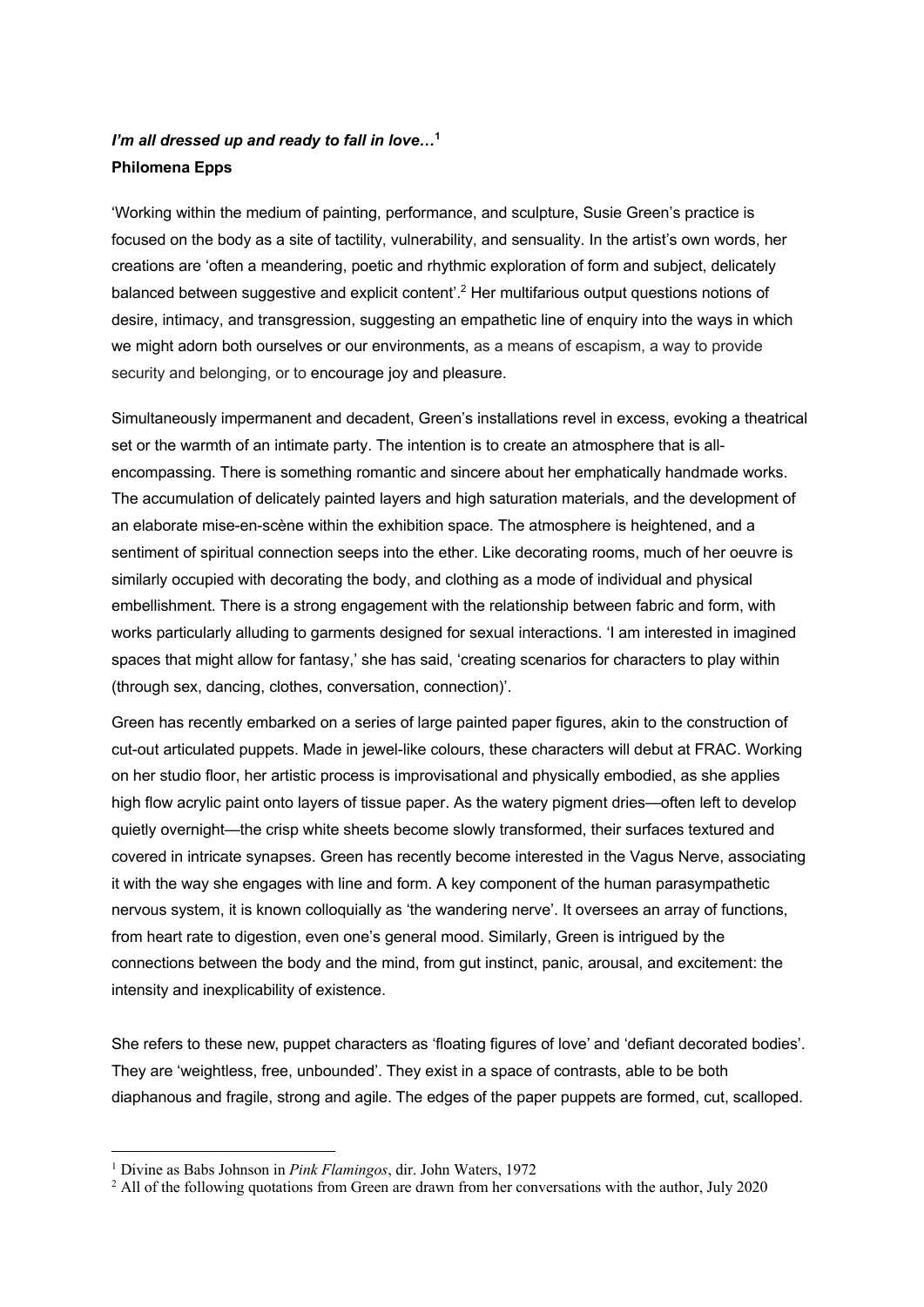While this signature frilly motif might be indicative of decoration, perhaps suggestive of gathered finishes on clothing, they also signify something more internal and guttural, akin to intestinal drawings or an umbilical cord. A face might transform into a row of hearts, while body parts are fragmented, laced together, and tied up with bows. Occasionally, the ambivalent fluidity of her figures contrast with the other shapes that their form evokes. The softness of a body, as tender and malleable flesh, is pitted against the potential hardness of objects. The limbs of the yellow puppet are suggestive of a dangling knife, while the red character is reminiscent of a figurehead on the prow of a sailing ship.

The floating figures are isolated and disconnected from one another, their bodies drifting in a state of searching, waiting for their desires to be met. However, in Green's paintings, representations of partnership and union begin to emerge. Despite their formal simplicity, the language of her painted line is animated with a deep somatic presence. She offers an honest and direct way to think about sex and relationships, holding space to represent how entangled our internal and external worlds are. Working with acrylic and watercolour, the colours are bold, and the composition is loose. The leaking and seeping washes of paint suggest intangible feelings and the fuzzy matrix of recalling unreliable or emotionally charged memories. There is also an overt eroticism and playful sensuality to the work, with muddled organic and sexual forms. A lack of gravity and a sense of giddiness underscores their illogical construction.

These paintings extend ideas initially posited by Green in a series of small watercolour paintings made in 2017. Last year, FRAC acquired five of these for their collection. The paintings function like short stories or confessional vignettes. They describe moments of intimacy and encounter, either sustained or fleeting, from online communication to face-to-face companionship. Green starts with words, often mined from notes in her sketchbook. These are written in pencil and arranged on the paper intuitively. From this, a quick painting process follows. Using the words as anchors, she shapes her imagery around them. The shapes are semi-figurative, vague, reduced to subtle symbolism. In *Falling out of us* and *Your hair, the sky*, pink and green folds and curly blue springs all fit together like a puzzle, or an orbit of interlocking shapes*.* With *The cut out ass fitted fine*, a pair of ass-less tights are the compelling central object, a way of framing, elevating, and accentuating the bottom, particularly due to the contrast between the opaque fabric and bare skin. *The space inside your mouth is entirely yours, except when it is mine* was inspired by an exploratory BDSM relationship, and again the body as an abstract image is brought to bear. Encased in synthetic or glossy materials, Green responds to the fetishistic nature of latex, and the ball gag as form and object, filling up the recess of the mouth. Although deliberately anonymous, the colours in the painting are inspired by the colour scheme in the home where those intimate situations took place. Certain colours become engrained within recollections, acting as clues. In *Watching, pissing, arousing for both*, however, Green selects the colour grey. In relation to the heat of the title, the hue is neutral, cool, open.

Three videos made with her 'longstanding artist playmates' Simon Bayliss, Kim Coleman, and Rory Pilgrim, reflect her interest in kinship and solidarity. In *Coming to Power* (2020), made with Bayliss, Green appears in the guise of a bouncing cartoon strawberry. She regularly collaborates with Bayliss